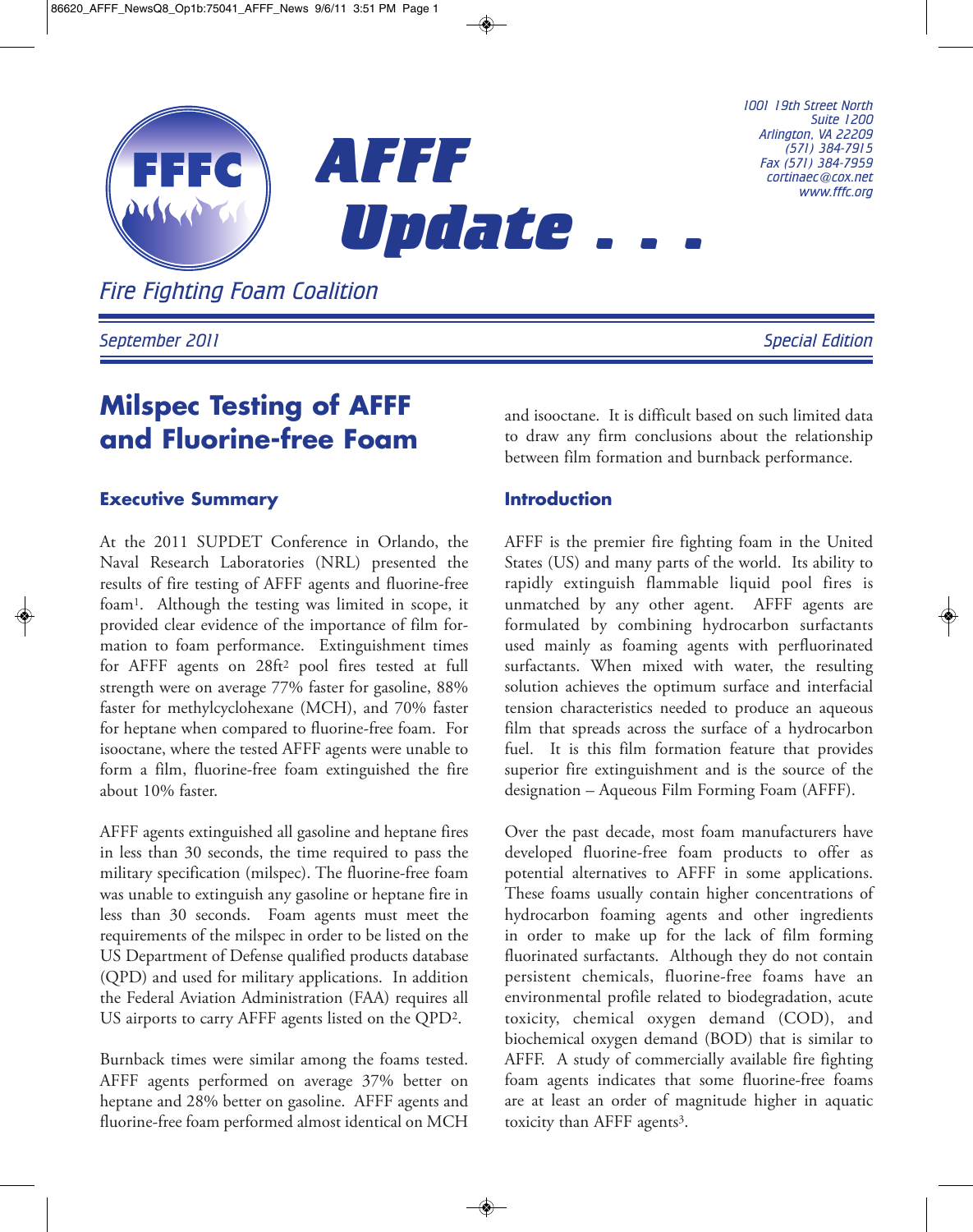#### **Military Specification**

The US Department of Defense military specification (milspec) is one of the most rigorous and respected standards for fire fighting foams in the world. It is more difficult to meet than other standards such as ISO and UL, and there are many foam products that meet the requirements of those standards but do not meet the requirements of the milspec. These requirements include conformance to concentration as determined by refractive index and fluorine content; corrosivity (pH, total halides, general and localized corrosion); storage issues related to compatibility with other AFFF agents and stability based on aging of the agent; environmental impact as determined by biodegradability factors, specifically, chemical oxygen demand (COD) and biological oxygen demand (BOD), and aquatic toxicity (short term measurement for salt water Killifish); performance as a film forming agent (dry chemical compatibility, film formation and sealability, viscosity, spreading coefficient, and foamability); and, finally, fire performance on a 28 and 50ft2 unleaded gasoline pool fire. As part of the fire performance testing foam agents must extinguish the 28ft2 pool fire at half-strength<sup>4</sup>.

### **NRL Foam Testing**

Three commercially available foam agents, two AFFF agents listed on the QPD and fluorine-free foam that NRL has previously worked with, were tested on a  $28\text{ft}^2$  pool fire using four different fuels. All tests used the milspec nozzle, application rate, and test protocol with fresh water and the foam mixture at its full design strength.

Gasoline and heptane were tested to collect data comparing the two fuels for a possible changeover to heptane as the milspec test fuel in the future. The comparison of MCH, isooctane, and heptane was part of a mechanistic study to isolate the different factors influencing suppression and burnback. These three fuels were chosen to vary the spreading coefficient for AFFF agents while keeping the fuel flashpoint nearly constant. Previously NRL had looked at the influence of fuel flashpoint on the mechanism of burnback.

#### **Results**

Fire out times are presented in Table 1 and burnback times are presented in Table 2. In order to meet the milspec requirements, a foam agent must extinguish the 28ft2 pool fire at full strength in 30 seconds or less and have a burnback time of at least 360 seconds.

| <b>Fuel</b>      | AFFF<br>(6%) | <b>AFFF</b><br>(3%) | <b>Fluorine-free</b><br>(6%) |
|------------------|--------------|---------------------|------------------------------|
| <b>Gasoline</b>  | 22           | 21                  | 35, 41                       |
| Heptane          | 23, 28       | 25                  | 43                           |
| <b>MCH</b>       | 22, 23       | 19, 20              | 33, 46                       |
| <b>Isooctane</b> | 32, 33       | 32, 33              | 29, 30                       |

**Table 1: Fire Out Times (seconds)**

AFFF agents extinguished the test fires in an average time of 21.5 seconds for gasoline, 25.3 seconds for heptane, 21 seconds for MCH, and 32.5 seconds for isooctane. The fluorine-free foam extinguished the test fires in an average time of 38 seconds for gasoline, 43 seconds for heptane, 39.5 seconds for MCH, and 29.5 seconds for isooctane. Extinguishment times for AFFF agents were on average 77% faster for gasoline, 88% faster for MCH, and 70% faster for heptane when compared to fluorine-free foam. For isooctane, where the tested AFFF agents were unable to form a film, fluorine-free foam extinguished the fire about 10% faster. AFFF agents extinguished all gasoline and heptane fires in less than the 30 seconds required to pass the milspec. The fluorine-free foam was unable to extinguish any gasoline or heptane fire in less than 30 seconds.

|  | <b>Table 2: Burnback Times (seconds)</b> |  |  |
|--|------------------------------------------|--|--|
|--|------------------------------------------|--|--|

| <b>Fuel</b>      | <b>AFFF</b><br>(6%) | <b>AFFF</b><br>(3%) | <b>Fluorine-free</b><br>(6%) |
|------------------|---------------------|---------------------|------------------------------|
| <b>Gasoline</b>  | 652                 | 657                 | 512                          |
| Heptane          | 878, 758            | 674                 | 563                          |
| <b>MCH</b>       | 522                 | 499                 | 503                          |
| <b>Isooctane</b> | 767                 | 820                 | 789                          |